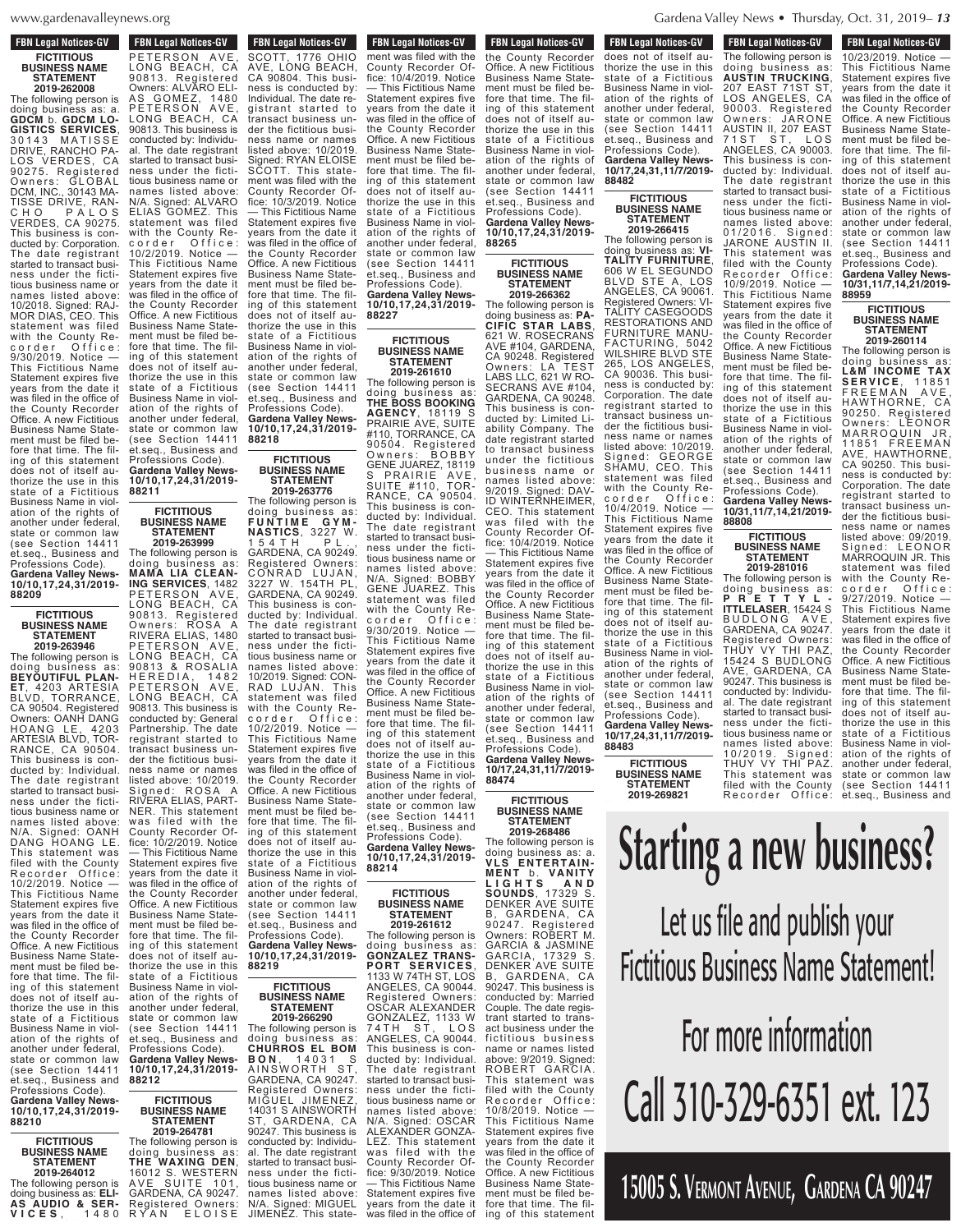**FBN Legal Notices-GV** 

**DOMING BUSINESS ASSESSED** 

**FBN Legal Notices-GV EXAGE ENDINE CONCRETE AND THE STATE** Professions Code). **Gardena Valley News-10/31,11/7,14,21/2019-**

# **FICTITIOUS BUSINESS NAME STATEMENT**

**88961**

**2019-281347** The following person is doing business as: **SEPULVEDA PLUMB-ING**, 1626 W 146TH ST #D, GARDENA, CA 90247. Registered Owners: ENRIQUE J SEPULVEDA III, 1626 W 146TH ST D, GARDENA, CA 90247. This business is conducted by: Individual. The date registrant started to transact business under the fictitious business name or names listed above: 10/2019. Signed: EN-RIQUE J SEPUL-VEDA III. This statement was filed with the County Recorder Office: 10/23/2019. Notice — This Fictitious Name Statement expires five years from the date it was filed in the office of the County Recorder Office. A new Fictitious Business Name Statement must be filed before that time. The filing of this statement does not of itself authorize the use in this state of a Fictitious Business Name in violation of the rights of another under federal, state or common law (see Section 14411 et.seq., Business and Professions Code).

#### **Gardena Valley News-10/31,11/7,14,21/2019- 88966**

**FICTITIOUS BUSINESS NAME STATEMENT**

**2019-262101** The following person is doing business as: **S T A R C L A S S BOUTIQUE**, 1501 W 145TH STREET APT 2, GARDENA, CA 90247. Registered Owners: APRIL DEN-ISE TODD, 1501 W 145TH STREET APT 2, GARDENA, CA 90247. This business is conducted by: Individual. The date registrant started to transact business under the fictitious business name or names listed above: 9/2019. Signed: APRIL DENISE TODD. This statement was filed with the County Re-c o r d e r O f f i c e : 9/30/2019. Notice — This Fictitious Name Statement expires five years from the date it was filed in the office of the County Recorder Office. A new Fictitious Business Name Statement must be filed before that time. The filing of this statement does not of itself authorize the use in this state of a Fictitious Business Name in violation of the rights of another under federal, state or common law (see Section 14411 et.seq., Business and Professions Code). **Gardena Valley News-10/31,11/7,14,21/2019- 88982**

# **FICTITIOUS BUSINESS NAME STATEMENT 2019-272240**

The following person is doing business as:<br>*<u>A</u>* 

be filed before that time. The filing of this statement does not of itself authorize the use in this state of a Fictitious Business Name in violation of the rights of another under federal, state or common law (see Section 14411 et.seq., Business and Professions Code). **Gardena Valley News-10/31,11/7,14,21/2019- 88988 FICTITIOUS BUSINESS NAME STATEMENT 2019-272508** The following person is doing business as: **AN-GEL'S PERFORM-D&V LIMITED**, 510 FAIRHAVEN ST, CAR-SON, CA 90745. Registered Owners: VIL-LABEL O. FELICITAS, 510 FAIRHAVEN ST. CARSON, CA 90745. This business is conducted by: Individual. The date registrant started to transact business under the fictitious business name or names listed above: N/A. Signed: VILLA-N/A. Signed: VILLA This statement was filed with the County Recorder Office: Recorder Offic<br>10/11/2019. Notice This Fictitious Name Statement expires five years from the date it was filed in the office of the County Recorder Office. A new Fictitious Business Name Statement must be filed before that time. The filing of this statement does not of itself authorize the use in this state of a Fictitious Business Name in violation of the rights of another under federal, state or common law (see Section 14411 et.seq., Business and

### **88983 FICTITIOUS BUSINESS NAME STATEMENT 2019-274777**

Professions Code). **Gardena Valley News-10/31,11/7,14,21/2019-**

Professions Code). **88993** The following person is doing business as: **IS-L A N D S T R E E T** LAND STREET<br>**FOODS**, 1726 WEST<br>180TH STREET 180TH STREET, GARDENA, CA 90248. Registered Owners: CIÑDY K. NAK-A G A W A , 2 2 0 1 M ANTIS AVENUE, SAN PEDRO, CA 90732. This business is conducted by: Individual. The date registrant started to transact business under the fictitious business name or names listed above: 10/2019. Signed: CINDY K. NAK-AGAWA. This statement was filed with the County Recorder Office: 10/16/2019. Notice — This Fictitious Name Statement expires five years from the date it was filed in the office of the County Recorder Office. A new Fictitious Business Name Statement must be filed before that time. The filing of this statement does not of itself authorize the use in this state of a Fictitious Business Name in violation of the rights of another under federal, state or common law (see Section 14411 et.seq., Business and

**STATEMENT OF**

**OF USE OF FICTITIOUS**

**10/31,11/7,14,21/2019- 88985 FICTITIOUS BUSINESS NAME STATEMENT**

Individual. The date re-

Professions Code). **Gardena Valley News-**

#### **2019-278805** The following person is doing business as: **OHANA CAFE**, 1425 W ARTESIA BLVD, STE 17, GARDENA, CA 90248. Registered Owners: CINDY S. L A D E R A , 1 5 7 4 S T O N E W O O D COURT, SAN PEDRO, CA 90732. This business is conducted by:

gistrant started to 2019.

**FBN Legal Notices-GV** <u>FDN L</u> **Gardena Valley News-10/31,11/7,14,21/2019- 88996 Legal Notices-GV** NOTICE OF TRUSTEE'S SALE Trustee Sale No. : **FBN Legal Notices-GV**  $\frac{1}{2}$  ... rbn Leyal Nullles-GV transact business under the fictitious business name or names listed above: N/A. Signed: CINDY S. LADERA. This statement was filed with the County Recorder Of- $\frac{600 \text{ m/s}}{10 \text{ cm}}$  fice: 10/21/2019. No-- This Fictitious Name Statement expires five years from the date it was filed in the office of the County Recorder Office. A new Fictitious Business Name Statement must

00000005870688 Title Order No.: 160050881 FHA/VA/PMI No.: AT-TENTION RECORD-ER: THE FOLLOW-ING REFERENCE TO AN ATTACHED SUM-MARY APPLIES ONLY T O C O P I E S PROVIDED TO THE TRUSTOR, NOT TO THIS RECORDED ORIGINAL NOTICE. NOTE: THERE IS A SUMMARY OF THE INFORMATION IN THIS DOCUMENT AT-TACHED. YOU ARE IN DEFAULT UNDER A DEED OF TRUST, DATED 05/30/2006. UNLESS YOU TAKE ACTION TO PRO-TECT YOUR PROP-ERTY, IT MAY BE SOLD AT A PUBLIC SALE. IF YOU NEED AN EXPLANATION OF THE NATURE OF THE P R O C E E D I N G AGAINST YOU, YOU SHOULD CONTACT A LAWYER. BARRETT DAFFIN FRAPPIER TREDER and WEISS LLP, as duly appointed Trustee under and pursuant to Deed of Trust Recorded on 06/06/2006 as Instrument No. 06 1238845 of official records in the office of the County Recorder of LOS ANGELES County, State of CALIFORNIA. EXECUTED BY: MATT MATTHEWS JR., A SINGLE MAN, WILL SELL AT PUBLIC AUCTION TO HIGHEST BIDDER F O R C A S H , C A S H I E R ' S CHECK/CASH EQUI-VALENT or other form of payment authorized by California Civil Code 2924h(b), (payable at time of sale in lawful money of the United States). DATE OF SALE: 11/15/2019 TIME OF SALE: 11:00 AM PLACE OF SALE: BY THE FOUNTAIN LOCATED AT 400 CIVIC CENTER PLAZA, POMONA, CA 91766. STREET AD-DRESS and other common designation, if any, of the real property described above is purported to be: 13301 CASIMIR AVENUE, GARDENA, CALIFOR-NIA 90249 APN#: 4060-021-010 The undersigned Trustee disclaims any liability for any incorrectness of the street address and other common designation, if any, shown herein. Said sale will be made, but without covenant or warranty, expressed or implied, regarding title, possession, or encumbrances to pay the remaining principal sum of the note(s) secured by said Deed of Trust, with interest thereon, as provided in said note(s), advances, under the terms of said Deed of Trust, fees, charges and expenses of the Trustee and of the trusts created by said Deed of Trust. The total amount of the un-**ANCE PARTS & IN-STALLATION**, 3623 W. IMPERIAL HWY, INGLEWOOD, CA 90303. Registered Owners: JESUS ORT-IZ, 4131 W. 102ND ST, INGLEWOOD, CA 90304. This business is conducted by: Individual. The date registrant started to transact business under the fictitious business name or names listed above: N/A. Signed: JESUS ORTIZ. This statement was filed with the County Recorder Office: 10/11/2019. Notice — This Fictitious Name Statement expires five years from the date it was filed in the office of the County Recorder Office. A new Fictitious Business Name Statement must be filed before that time. The filing of this statement does not of itself authorize the use in this state of a Fictitious Business Name in violation of the rights of another under federal, state or common law (see Section 14411 et.seq., Business and **Gardena Valley News-10/31,11/7,14,21/2019- ABANDONMENT BUSINESS NAME File No. 2019-272500** File No: 2016-075322 Date Filed: 3/28/2016. Name of Business: **AN-GEL'S PERFORM-ANCE PARTS & IN-STALLATION,** 3623 W IMPERIAL HWY, INGLEWOOD, CA 90303. Registered Owner(s): SIOMARI ARACELY ORTIZ & SALVADOR ORTIZ, 3623 W IMPERIAL HWY, INGLEWOOD, CA 90303. This business was conducted by: Married Couple. Signed: SIOMARI ARACELY ORTIZ. This statement was filed with the County Clerk of LOS ANGELES County on OCT 11

**88405 Legal Notices-GV** Legal Nutries-GV paid balance of the obligation secured by the property to be sold and reasonable estimated costs, expenses and advances at the time of the initial publication of the Notice of Sale is \$654,847.23. The beneficiary under said Deed of Trust heretofore executed and delivered to the undersigned a written Declaration of Default and Demand for Sale, and a written Notice of Default and Election to Sell. The undersigned caused said Notice of Default and Election to Sell to be recorded in the county where the real property is located. NOTICE TO POTEN-TIAL BIDDERS: If you are considering bidding on this property lien, you should understand that there are risks involved in bidding at a trustee auction. You will be bidding on a lien, not on the property itself. Placing the highest bid at a trustee auction does not automatically entitle you to free and clear ownership of the property. You should also be aware that the lien being auctioned off may be a junior lien. If you are the highest bidder at the auction, you are or may be responsible for paying off all liens senior to the lien being auctioned off, before you can receive clear title to the property. You are encouraged to investigate the existence, priority, and size of outstanding liens that may exist on this property by contacting the county recorder's office or a title insurance company, either of which may charge you a fee for this information. If you consult either of these resources, you should be aware that the same lender may hold more than one mortgage or deed of trust on the property. NOTICE TO PROPERTY OWNER: The sale date shown on this notice of sale may be postponed one or more times by the mortgagee, beneficiary, trustee, or a court, pursuant to Section 2924g of the California Civil Code. The law requires that information about trustee sale postponements be made available to you and to the public, as a courtesy to those not present at the sale. If you wish to learn whether your sale date has been postponed, and, if applicable, the rescheduled time and date for the sale of this property, you may call 714-730-2727 for information regarding the trustee's sale or visit this Internet Web site www.servicelinkASAP com for information regarding the sale of this property, using the file number assigned to this case 00000005870688. Information about postponements that are very short in duration or that occur close in time to the scheduled sale may not immediately be reflected in the

**Legal Notices-GV** 

Legal Nutries-GV telephone information or on the Internet Web site. The best way to verify postponement information is to attend the scheduled sale. FOR TRUSTEE SALE I N F O R M A T I O N P L E A S E C A L L : AGENCY SALES and POSTING 714-730- 2727 www.ser-<br>vicelinkASAP.com v i c e l i n kASAP. c o m BARRETT DAFFIN FRAPPIER TREDER and WEISS, LLP as Trustee 3990 E. Concours Street, Suite 350 Ontario, CA 91764 (866) 795-1852 Dated: 10/10/2019 BARRETT DAFFIN FRAPPIER TREDER and WEISS, LLP IS ACTING AS A DEBT COLLECTOR **ATTEMPTING** COLLECT A DEBT. ANY INFORMATION OBTAINED WILL BE USED FOR THAT PURPOSE. A-4707521 1 0 / 2 4 / 2 0 1 9 , 1 0 / 3 1 / 2 0 1 9 , 1 1 / 0 7 / 2 0 1 9 **Gardena Valley News 10/24,31,11/7/2019-**

present at the sale. If NOTICE OF TRUSTEE'S SALE TS No.: MAED.077-104 APN: 6115-036-003 Title Order No.: 190905493-CA-VOI NOTE: THERE IS A SUMMARY OF THE INFORMATION IN THIS DOCUMENT AT-TACHED. YOU ARE IN DEFAULT UNDER A DEED OF TRUST DATED 10/22/2016. UNLESS YOU TAKE ACTION TO PRO-TECT YOUR PROP-ERTY, IT MAY BE SOLD AT A PUBLIC SALE. IF YOU NEED AN EXPLANATION OF THE NATURE OF THE P R O C E E D I N G AGAINST YOU, YOU SHOULD CONTACT A LAWYER. A public auction sale to the highest bidder for cash cashier's check drawn on a state or national bank, check drawn by a state or federal credit union, or a check drawn by a state or federal savings and loan association, or savings association, or savings bank specified in Section 5102 of the Financial Code and authorized to do business in this state will be held by the duly appointed trustee as<br>shown below, of all right, title, and interest conveyed to and now held by the trustee in the hereinafter described property under and pursuant to a Deed of Trust described below. The sale will be made, but without covenant or warranty, expressed or implied, regarding title, possession, or encumbrances, to pay the remaining principal sum of the note(s) secured by the Deed of Trust, with interest and late charges thereon, as provided in the note(s), advances, under the terms of the Deed of Trust, interest thereon, fees, charges and expenses of the Trustee for the total amount (at the time of the initial publication of the Notice of Sale) reasonably estimated to be set forth below.

The amount may be

denavalle vnews org  $\frac{1}{2}$ the initial publication of  $WWWQ$  $\ldots$   $\ldots$   $\ldots$   $\ldots$ 

**Legal Notices-GV Legal Nutiles-GV** you wish to learn whether your sale date has been postponed, and, if applicable, the rescheduled time and date for the sale of this property, you may call (714) 730-2727 or visit this Internet Web site www.lpsasap.com, using the file number assigned to this case MAED.077-104. Information about postponements that are very short in duration or that occur close in time to the scheduled sale may not immediately be reflected in the telephone information **Legal Notices-GV** Legal Nutries-GV The amount may be greater on the day of sale. Trustor: JUAN MANUEL CASTILLO HERMOSILLO, A SINGLE MAN Duly Appointed Trustee:<br>pointed Trustee:<br>P R O B F P P R O B E R A N D RAPHAEL, ALC Recorded 10/31/2016 as ln-<br>strument No. strument No. 20161342505 in book N/A, page N/A of Official Records in the office of the Recorder of Los Angeles County, California, Date of Sale: 11/22/2019 at 11:00 AM Place of Sale: By the fountain located at 400 Civic Center Plaza, Pomona, CA 91766 Amount of unpaid balance and<br>other charges: charges: \$248,068.17 Street Address or other common designation of real property: 1013 W 131TH ST GARDENA, California 90247 The undersigned Trustee disclaims any liability for any incorrectness of the street address or other common designation, if any, shown above. If no street address or other common designation is shown, directions to the location of the property may be obtained by sending a written request to the beneficiary within 10 days of the date of first publication of this Notice of Sale. NOTICE TO POTENTIAL BID-DERS: If you are considering bidding on this property lien, you should understand that there are risks involved in bidding at a trustee auction. You will be bidding on a lien, not on the property itself. Placing the highest bid at a trustee auction does not automatically entitle you to free and clear ownership of the property. You should also be aware that the lien being auctioned off may be a junior lien. If you are the highest bidder at the auction, you are or may be responsible for paying off all liens senior to the lien being auctioned off, before you can receive clear title to the property. You are encouraged to investigate the existence, priority, and size of outstanding liens that may exist on this property by contacting the county recorder's office or a title insurance company, either of which may charge you a fee for this in-formation. If you consult either of these resources, you should be aware that the same lender may hold more than one mortgage or deed of trust on the property. NOTICE TO PROPERTY OWNER: The sale date shown

on this notice of sale may be postponed one or more times by the mortgagee, beneficiary, trustee, or a court, pursuant to Section 2924g of the California Civil Code. The law requires that information about trustee sale postponements be made available to you and to the public, as a courtesy to those not

or on the Internet Web site. The best way to verify postponement information is to attend the scheduled sale. Date: 10/16/2019 P R O B E R A N D RAPHAEL, ALC 20750 Ventura Blvd. #100 Woodland Hills, California 91364 Sale Line nia 91364 Sale Line: (714) 730-2727 Rita Terzyan, Trustee Sale Technician A-F N 4 7 0 8 1 7 8 1 0 / 3 1 / 2 0 1 9 , 1 1 / 0 7 / 2 0 1 9 , 1 1 / 1 4 / 2 0 1 9 **Gardena Valley News 10/31,11/7,14/2019-** APN: 6120-023-027 TS No: CA08000285-19-1 TO No: 1081923 NO-TICE OF TRUSTEE'S SALE (The above statement is made pursuant to CA Civil Code Section 2923.3(d)(1). The Summary will be provided to Trustor(s) and/or vested owner(s) only, pursuant to CA Civil Code Section 2923.3(d)(2).) YOU ARE IN DEFAULT UN-DER A DEED OF TRUST DATED August 2, 2005. UNLESS YOU TAKE ACTION TO PROTECT YOUR PROPERTY, IT MAY BE SOLD AT A PUB-LIC SALE. IF YOU NEED AN EXPLANA-TION OF THE NATURE OF THE P R O C E E D I N G S AGAINST YOU, YOU SHOULD CONTACT A LAWYER. On November 21, 2019 at 09:00 AM, Vineyard Ballroom, Doubletree Hotel Los Angeles-Norwalk, 13111 Sycamore Drive, Norwalk, CA 90650, MTC Financial Inc. dba Trustee Corps, as the duly Appointed Trustee, under and pursu-ant to the power of sale contained in that certain Deed of Trust recorded on August 5, 2005 as Instrument No. 05 1870415, of official records in the Office of the Recorder of Los Angeles County, California, executed by MI-CHAEL GONZALEZ, U N M A R R I E D MAN, as Trustor(s), in favor of MORTGAGE ELECTRONIC REGIS-TRATION SYSTEMS, INC., as Beneficiary, as nominee for MILA, INC., DBA MORT-GAGE INVESTMENT LENDING ASSO-CIATES, INC. as Beneficiary, WILL SELL AT PUBLIC AUCTION TO THE HIGHEST BID-DER, in lawful money of the United States, all payable at the time of sale, that certain property situated in said County, California de-